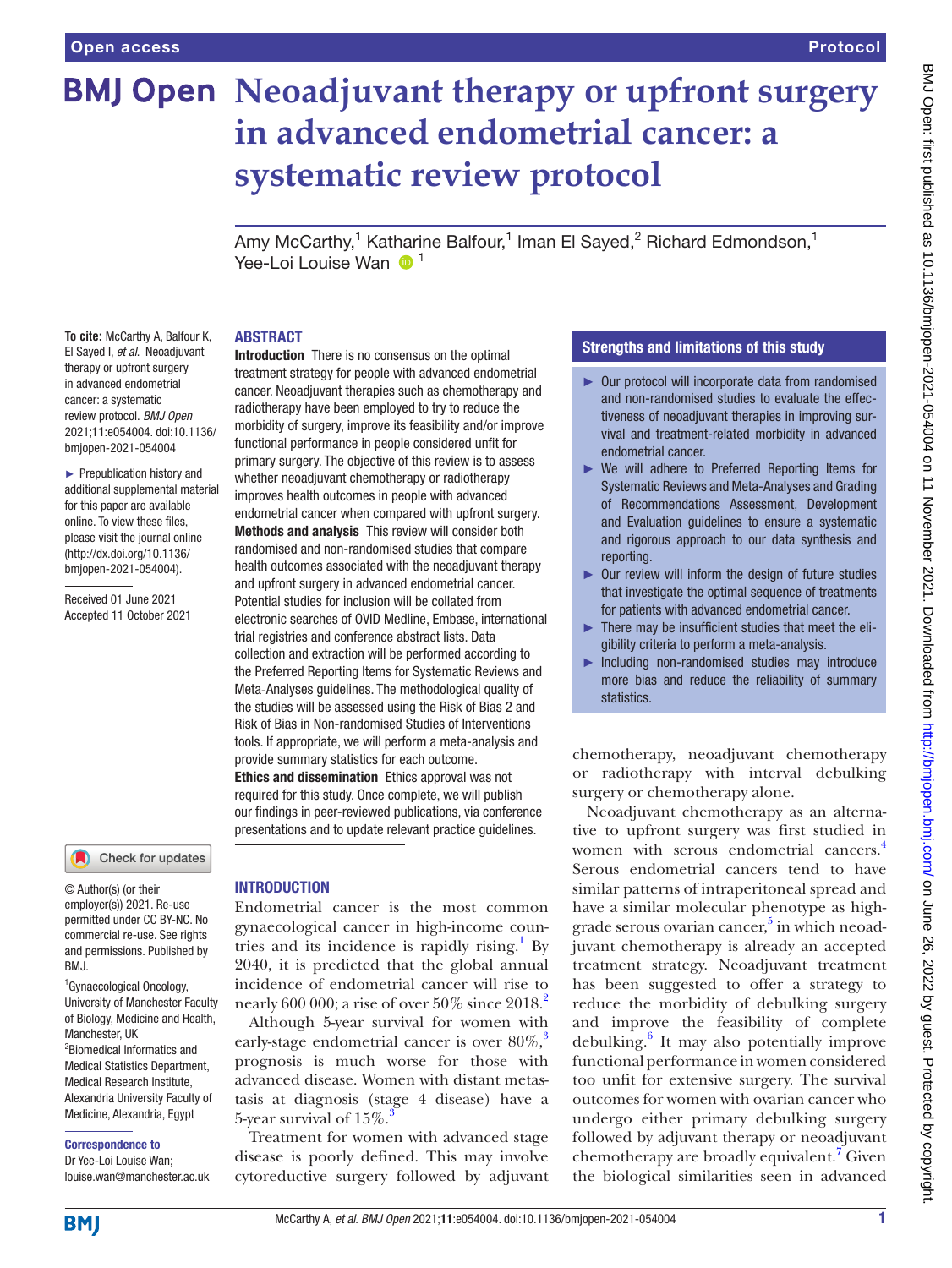### Open access

endometrial cancer, in particular serous endometrial cancers, to high-grade serous ovarian cancers, and a paucity of evidence to suggest which strategy might be appropriate in which situation, it is important to examine the clinical evidence for employing either approach.

With the increasing incidence of endometrial cancer and improvements in overall life expectancy, more women are expected to be affected with advanced stage disease. Reducing the morbidity associated with surgery without compromising oncological outcomes is therefore a priority.[8 9](#page-4-7) This study aims to systematically review the evidence for neoadjuvant chemotherapy and/or radiotherapy in the treatment of women with advanced endometrial cancer. In doing so, we hope to examine the case for undertaking a randomised trial of the optimal sequence of treatment in advanced endometrial by providing an evaluation of its effectiveness and a summary of the limitations of the available studies in this area.

### **OBJECTIVES**

To assess whether neoadjuvant chemotherapy or radiotherapy prior to surgery improves health outcomes in people with advanced endometrial cancer compared with upfront surgery followed by adjuvant therapy.

### METHODS AND ANALYSIS

### Patient and public involvement

Patients and the public were involved in the generation and the prioritisation of this research question. $10$  Once completed, the results will be disseminated through peerreviewed publications, our social media channels and via our public engagement events.

### Criteria for considering studies for this review

The criteria for considering studies for this review are summarised in [table](#page-1-0) 1.

### Types of studies

We anticipate that there will be very few randomised controlled trials in this area and that other nonrandomised study designs (eg, non-randomised controlled trials, controlled before-and-after studies, historically controlled studies, cohort studies, case– control studies, cross-sectional studies and case series) may need to be included to fully evaluate the benefits and harms of neoadjuvant therapy as an initial treatment for advanced endometrial cancer. To minimise bias, we will only include non-randomised studies that include an upfront surgery group as a comparator. Studies which have statistical adjustment for case mix using multivariable analyses will be graded higher quality than those which do not.

### Types of participants

Adults (over the age of 18 years) with advanced stage endometrial cancer (as diagnosed using any recognised International federation of Gynecology and Obstetrics

# BMJ Open: first published as 10.1136/bmjopen-2021-054004 on 11 November 2021. Downloaded from http://bmjopen.bmj.com/ on June 26, 2022 by guest. Protected by copyright BMJ Open: first published as 10.1136/bmjopen-2021-054004 on 11 November 2021. Downloaded from <http://bmjopen.bmj.com/> on June 26, 2022 by guest. Protected by copyright.

### <span id="page-1-0"></span>Table 1 Study eligibility criteria

| Characteristics | Details of what will be considered                                                                                                                                                                                                                                                                                                                                                                                                                  |
|-----------------|-----------------------------------------------------------------------------------------------------------------------------------------------------------------------------------------------------------------------------------------------------------------------------------------------------------------------------------------------------------------------------------------------------------------------------------------------------|
| Population      | People with a new diagnosis of FIGO stage 3 and<br>FIGO stage 4 endometrial cancer                                                                                                                                                                                                                                                                                                                                                                  |
| Intervention    | Neoadjuvant chemotherapy or radiotherapy prior to<br>surgery                                                                                                                                                                                                                                                                                                                                                                                        |
| Comparator      | Primary surgery followed by adjuvant chemotherapy<br>or radiotherapy                                                                                                                                                                                                                                                                                                                                                                                |
| Outcomes        | Main outcomes of interest<br>• Overall survival<br>Progression free survival<br>Secondary outcomes<br>Completeness of cytoreduction<br>> Patients who complete intended treatment<br>$\blacktriangleright$ Adverse events                                                                                                                                                                                                                           |
| Timing          | $\triangleright$ Overall survival and progression free survival at 5<br>years will be compared<br>▶ Cytoreductive completeness at end of surgery will<br>be compared<br>Proportion of patients receiving both treatments<br>within 6 months of initiation of treatment<br>Adverse events up to 30 days of completing a<br>treatment will be considered<br>• Long-term side effects of treatments persisting<br>after first 6 months after treatment |
| Setting         | Prospective and retrospective studies from any<br>country will be considered                                                                                                                                                                                                                                                                                                                                                                        |

FIGO, International federation of Gynecology and Obstetrics.

(FIGO) criteria) deemed fit enough to receive surgery in addition to chemotherapy or radiotherapy in any order.

## Types of interventions

### Interventions

- ► Neoadjuvant chemotherapy (single agent or combinations, for example, carboplatin, paclitaxel) with interval surgery.
- Neoadjuvant radiotherapy (external beam or vaginal brachytherapy) followed by surgery±further adjuvant therapies.

### **Comparison**

- ► Primary debulking surgery followed by chemotherapy.
- ► Primary debulking surgery followed by radiotherapy.

### Types of outcome

Primary outcomes

- ► Overall survival, defined as time from randomisation to death from any cause.
- Progression free survival, defined as time from randomisation to diagnosis of a recurrence or death.

### Secondary outcomes

► Extent of resection achieved: defined as either complete macroscopic debulking, optimal debulking (<1 cm residual) and suboptimal (>1 cm residual). Where it is not possible to distinguish between the latter two classes, the categories 'no residual macroscopic disease' and 'residual macroscopic disease' will be used in recognition of the association seen between poorer outcomes and the presence of residual disease in ovarian cancer.<sup>11-15</sup>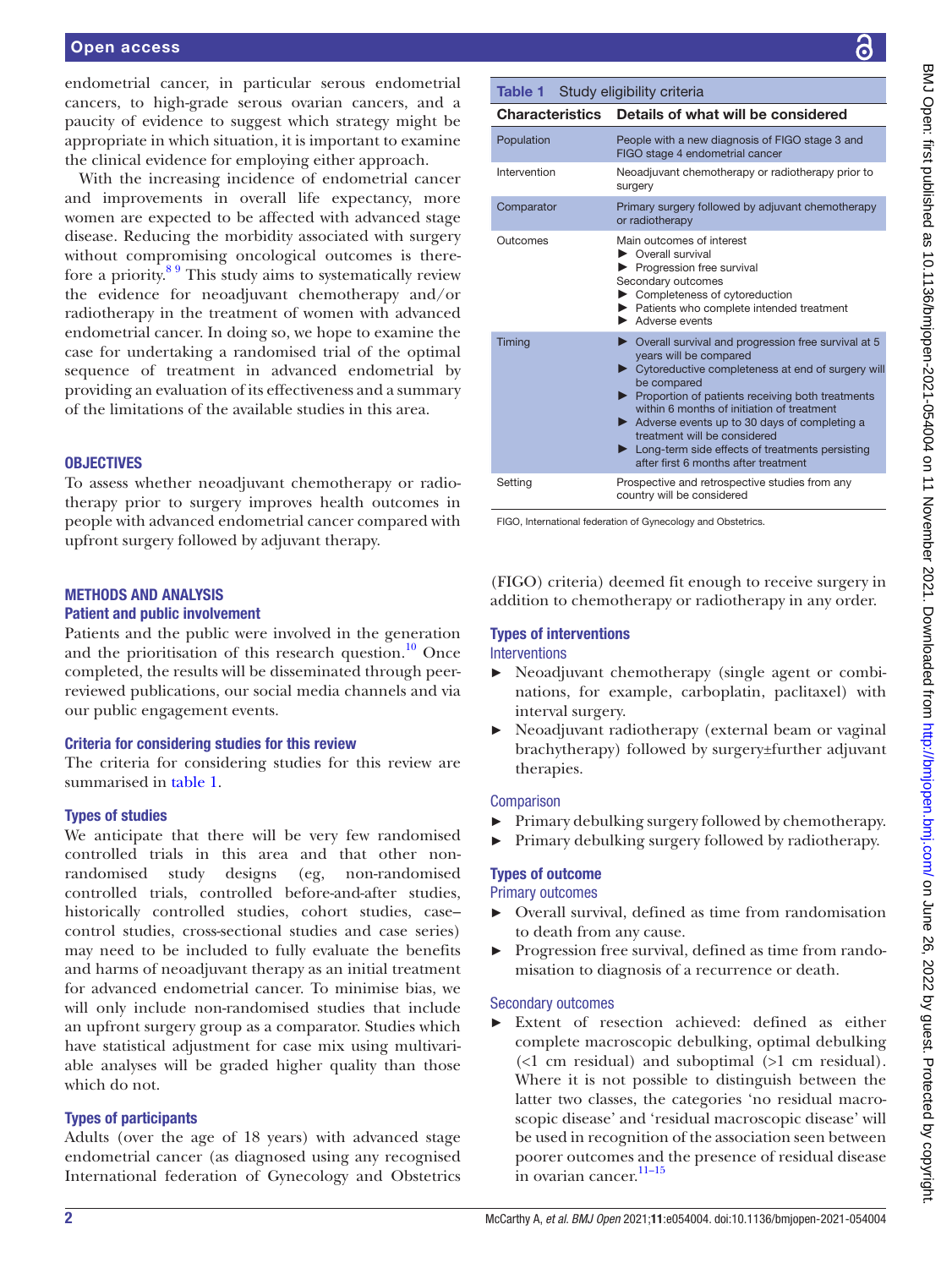- 
- ► Completion of all modalities of treatment planned, that is, neoadjuvant therapy followed by surgery or surgery followed by adjuvant treatment.
- ► Adverse events: as defined by the Common Terminology Criteria of Adverse Events  $(V.5.0)$ .<sup>16</sup> When evaluating this outcome, we will adopt both a confirmatory and exploratory approach to capture both recognised and unanticipated adverse events. The recognised adverse events we will capture are:
	- Direct surgical morbidity (eg, visceral injury, intraoperative haemorrhage, need for bowel resection/ anastomosis/stoma, wound complications, haematoma and surgical collections, ileus, vascular injury, nerve injury, return to theatre).
	- Surgically related systemic morbidity (eg, venous thromboembolism, chest infection, acute kidney injury, cardiac events).
	- Chemotherapy-related toxicity grouped into haematological, gastrointestinal, genitourinary, skin and neurological toxicities.
	- Radiotherapy-related toxicity grouped as above and separated into late (>6 months following treatment) and acute toxicities late (<6 months following treatment).
- Quality of life measured on any validated scale.

### Search methods for identification of studies Electronic searches

We will search the following electronic databases to identify potential studies:

- ► Ovid Medline (1990 to date of search).
- ► Ovid Embase (1990 to date of search).
- ► ClinicalTrials.gov (1990 to date of search).
- ► International Clinical Trials Registry Platform (ICTRP) (1990 to date of search).

See [online supplemental materials](https://dx.doi.org/10.1136/bmjopen-2021-054004) for proposed search strategy.

The platinum-based chemotherapeutic agents used in neoadjuvant chemotherapy for endometrial cancer were not licensed until the  $1990s^{17}$  and trials of their use in the adjuvant setting were not published until the mid-2000s.<sup>[18](#page-4-12)</sup> We will, therefore, only consider studies conducted from 1990 onwards. To reduce language bias, we will include studies published in any language and translate those not written in English.

We will check all included studies for corrections or retractions and perform a further search if there is a greater than 1 year between the original searches and the submission of the completed review.

### Searching other resources

We will handsearch the reference lists of the included articles and reviews of the topic found from the electronic searches, the conference abstracts from the Annual Meeting of the Society of Gynecologic Oncology, International Gynecologic Cancer Society, European Society of Gynecological Oncology and guidelines published by these societies on their own platforms for further

potentially eligible studies. We will also search the WHO ICTRP and ClinicalTrails.gov registries for ongoing or unpublished trials. We will contact the lead investigators of relevant studies for further details if ongoing or unpublished trials are found.

# Data collection and analysis

### Selection of studies

The titles and abstracts of all records identified by the electronic searches will be independently screened by two review authors to determine eligibility for inclusion. We will record our decisions on the Abstrackr platform [\(http://abstrackr.cebm.brown.edu](http://abstrackr.cebm.brown.edu)). We will obtain the full text of any studies being considered for inclusion or where there is insufficient information to make a decision about eligibility. Two authors (AM, KB) will independently review all full texts and select those which meet all the inclusion criteria. Disagreements will be resolved by discussion and through involvement of a third review author (Y-LLW).

We will remove duplicates and consolidate all reports pertaining to the same study into a single record. We will present the outcome of our selection process using a flow diagram as recommended by Preferred Reporting Items for Systematic Reviews and Meta‐Analyses statement and a 'Characteristics of excluded studies' table.

### Data extraction and management

Two authors will independently extract data from all included trials using a standardised data collection form. The data collection form will be piloted on three study records to check that sufficient data are extracted to allow for data synthesis and risk of bias assessment. Discrepancies between the information extracted will be highlighted and where this is due to disagreement, this will be resolved through discussion with a third review author when necessary. Where clarification is needed regarding data, we will contact the authors where possible.

We will record details regarding the following aspects of each included study:

- ► Year of publication.
- ► Study methodology.
- ► Study population.
- ► Sample size.
- ► Patient demographics including staging work-up, FIGO stage, location of disease, histological subtype.
- ► Inclusion and exclusion criteria.
- Intervention and comparison including dosing and schedules of chemotherapy and radiotherapy, surgical procedure performed and interval at which surgery was considered.

The outcome data will be extracted as follows:

► Time to event data (eg, overall survival and progression free survival): we will extract the log HR and its SE. If these are not reported, we will estimate the log HR and its SE using the methods described by Parmar *et al*. [19](#page-4-13)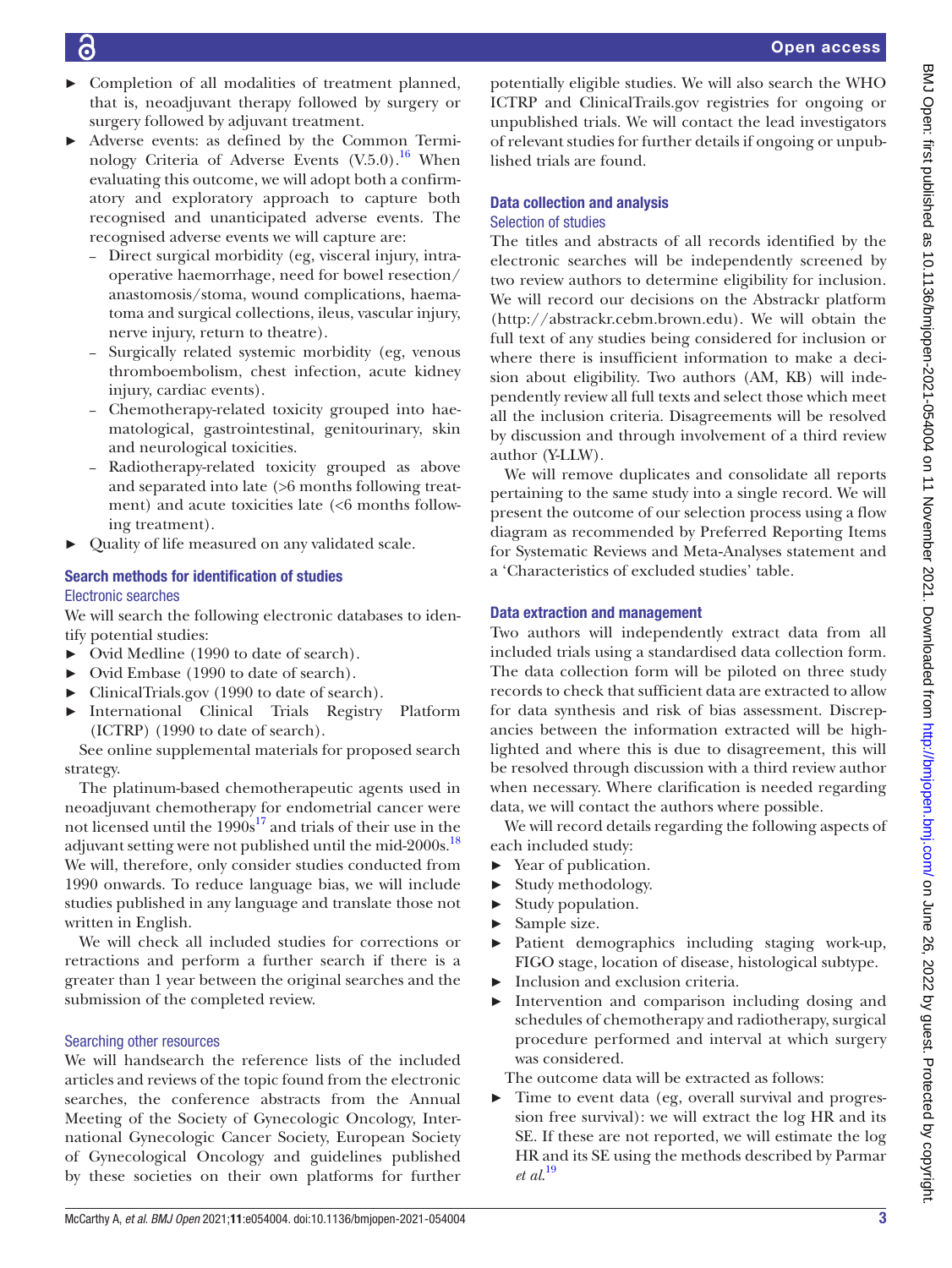# Open access ► Dichotomous events (eg, completion of all treat-

- ment modalities and adverse events): we will extract the number of patients in each treatment arm who experienced the outcome of interest and the number assessed for this outcome to estimate a risk ratio (RR).
- ► Continuous outcomes (eg, quality of life measures): we will extract the value at the endpoint and the SD of the outcome of interest and the number of study participants assessed in each treatment arm to estimate the mean difference between arms and its SE.

### Assessment of risk of bias in included studies

Two reviewers will independently assess risk of bias using the Risk of Bias 2 (RoB2) tool for randomised trials and the Risk of Bias in Non-randomised Studies of Interventions (ROBINS-I) tool for non-randomised studies. This assessment will be focused on the main outcomes of the review (ie, overall survival and progression free survival). Where there is disagreement, this will be resolved by discussion and/or involvement of a third reviewer.

For the purposes of assessing randomised trials, we will consider bias in the following domains: bias arising from the randomisation process, bias due to deviations from intended interventions, bias due to missing outcome data, bias in measurement of the outcome and bias in selection of the reported result. Bias due to deviation from intended interventions will be considered according to the effect of assignment to the intervention at baseline (ie, intention to treat). The signalling questions prescribed by the RoB2 tool will be used to reach a risk of bias judgement for each domain of one of three levels: low risk of bias, some concerns, high risk of bias. These results will be used to provide an overall risk of bias judgement.

For the purposes of assessing non-randomised studies, we consider the following as potential confounders: FIGO stage, histological type, performance status, chronological age, access to chemotherapy/radiotherapy/surgery. These factors are recognised prognostic factors which may also determine the choice of initial intervention. As per the ROBINS-I tool, we will assess bias in the following domains: bias due to confounding, bias in the selection of participants in the study, bias in the classification of interventions, bias due to deviations from intended interventions, bias due to missing data, bias in measurement of the outcome, bias in selection of the reported result. We will assign each domain with a risk of bias judgement of one of either low risk of bias, moderate risk of bias, serious risk of bias, critical risk of bias or no information. We will collate these to arrive at an overall risk of bias judgement.

### Dealing with missing data

We will contact the authors of studies with missing data to obtain the relevant information. If this is not available, then we will consider using the presented summary statistics to estimate an effect size as described by Higgins *et al*. [20](#page-5-0) We will adjust the risk of bias accordingly and

conduct sensitivity analyses to investigate the impact of missing values.

### Assessment of heterogeneity

We will assess the clinical and methodological heterogeneity of studies prior to performing any meta-analyses. Heterogeneity will be explored through the prespecified subgroup analysis as described below. Should there be sufficient similarity between the studies to perform a meta-analysis, we will visually inspect the funnel plots and calculate  $tau^2$  and  $I^2$  values. A random-effects model will be used to try to incorporate heterogeneity which cannot be explained where there are sufficient studies/ participants.

### Subgroup analysis and investigation of heterogeneity

We anticipate that the following may cause significant heterogeneity between studies and will perform subgroup analysis as appropriate. If possible, meta-regression tests will be used to assess the interactions between groups.

- ► Stage of tumour: stage III/stage IV; rationale being that clinical decision-making may be influenced by severity of disease.
- ► Type of neoadjuvant therapy: chemotherapy/radiotherapy; rationale being that benefits and harms may differ between treatment modalities and disease distribution may affect patient suitability for each approach.
- ► Study design: randomised studies/non-randomised studies; rationale being that different study designs may introduce different biases.

### Data synthesis

A meta-analysis of data will only be conducted if the outcomes from individual studies are comparable enough to be mathematically combined and studies are not too heterogeneous. At least three studies will be required for synthesis of data. If a meta-analysis is not appropriate, this will be explained in the review and we will provide a summary of results of included studies either by summarising effect sizes, combining p values or vote counting based on direction of effect as appropriate.<sup>[21](#page-5-1)</sup>

If it is appropriate to conduct a meta-analysis, RevMan will be used. Adjusted summary statistics will be used where possible.

- ► For time to event data (eg, overall 5-year survival, disease-free survival and disease-free progression), we will pool the log HR for each study.
- ► For dichotomous outcomes (eg, death, adverse events and proportion of patients requiring surgery), we will pool the RR for each study.
- ► For continuous outcomes (eg, quality of life or surgical completeness), we will estimate the mean difference between treatments arms.

We will use a random-effects model with inverse variance weighting for any meta-analyses performed.<sup>22</sup>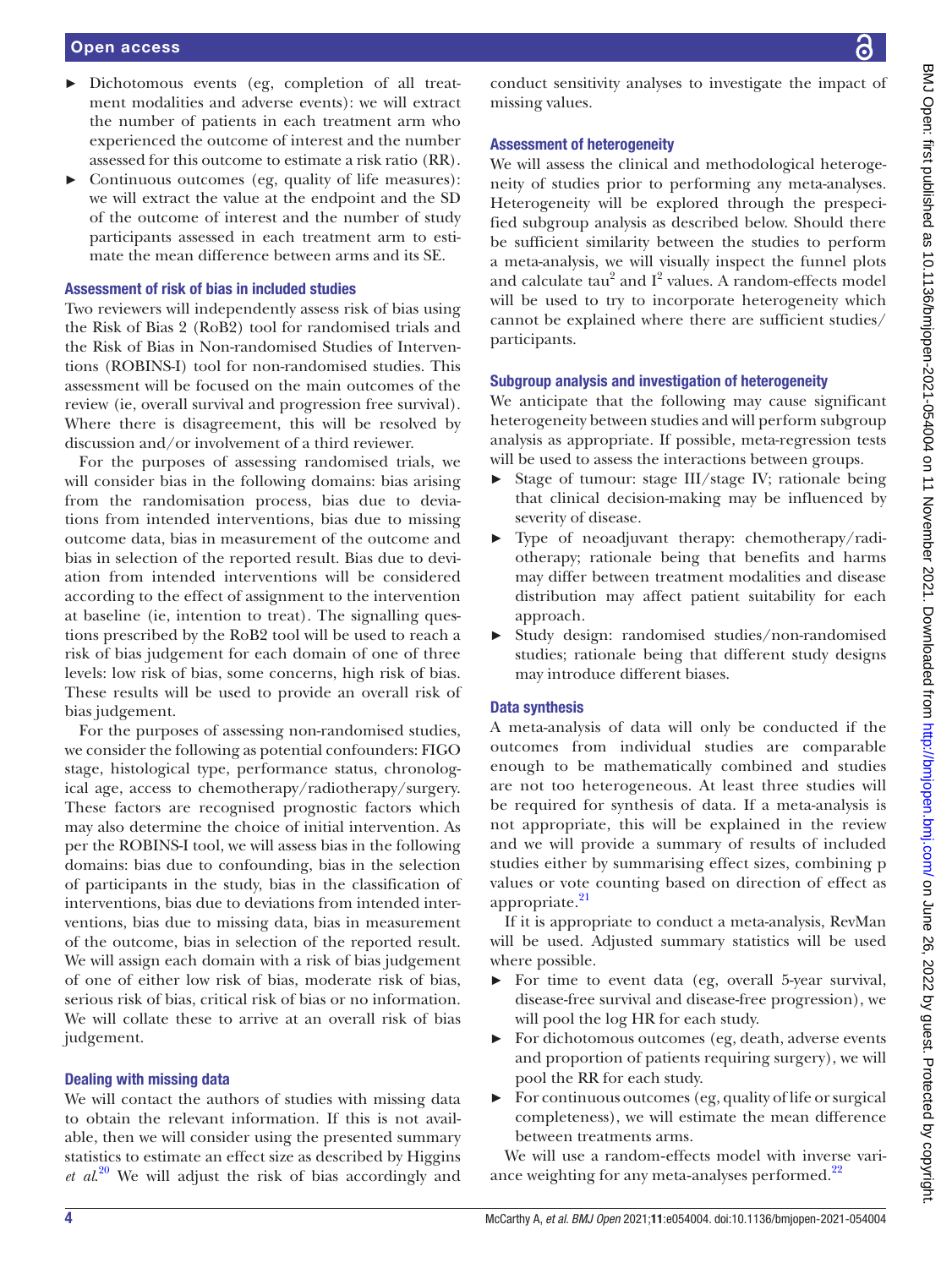### Sensitivity analysis

We will perform sensitivity analyses to assess the robustness of our results. Notably, we will assess the effect of any imputed data, inclusion of studies at high risk of bias and any other issues which arise from the decisions made as part of the review process.

### Presentation of findings

We will present a tabulated summary of our findings which will include the overall certainty of the evidence for each outcome according to the Grading of Recommendations Assessment, Development and Evaluation (GRADE) approach generated using GRADEpro Guideline Development Tool.<sup>23</sup> We will use the GRADE checklist to facilitate the evaluation of levels of certainty according to the definitions laid out by the GRADE Working Group.<sup>[24](#page-5-4)</sup>

### **DISCUSSION**

There is no current consensus on the optimal treatment for women with advanced endometrial cancer.<sup>25</sup> Typically, a combination of surgery, chemotherapy and/or radiotherapy is used. The optimal sequence of these therapies remains controversial but there is evidence to suggest that the strongest prognostic factor for these patients is the extent of cytoreduction achieved.<sup>[26](#page-5-6)</sup>

Neoadjuvant therapy may facilitate achieving complete macroscopic clearance of disease by reducing the morbidity associated with cytoreductive surgery. There are no published systematic reviews that summarise the current evidence for this approach in endometrial cancer. Multiple guidelines and recommendations advocate the consideration of neoadjuvant therapy in patients in whom it is felt that optimal cytoreduction may not be achieved by primary surgery.<sup>27 28</sup> Further work is required to, not only collate the available evidence, but also to facilitate the design of future studies to evaluate this approach further.

### ETHICS AND DISSEMINATION

Ethics approval was not required for this study. The protocol has been registered prospectively on PROSPERO (CRD42020219461 November 2020). Once complete, we will publish our findings in peer-reviewed publications, via conference presentations, and use it to update relevant practice guidelines.

Contributors Y-LLW and RE devised the research question, approach and rationale. Y-LLW, AM, KB and IES developed the methods to be used for this review. AM prepared the first draft of the manuscript, which was reviewed and revised by Y-LLW, IES and RE. All authors read and approved the final manuscript.

Funding Y-LLW is funded by an NIHR Academic Clinical Lectureship.

Competing interests None declared.

Patient consent for publication Not required.

Provenance and peer review Not commissioned; externally peer reviewed.

Supplemental material This content has been supplied by the author(s). It has not been vetted by BMJ Publishing Group Limited (BMJ) and may not have been peer-reviewed. Any opinions or recommendations discussed are solely those of the author(s) and are not endorsed by BMJ. BMJ disclaims all liability and

responsibility arising from any reliance placed on the content. Where the content includes any translated material, BMJ does not warrant the accuracy and reliability of the translations (including but not limited to local regulations, clinical guidelines, terminology, drug names and drug dosages), and is not responsible for any error and/or omissions arising from translation and adaptation or otherwise.

Open access This is an open access article distributed in accordance with the Creative Commons Attribution Non Commercial (CC BY-NC 4.0) license, which permits others to distribute, remix, adapt, build upon this work non-commercially, and license their derivative works on different terms, provided the original work is properly cited, appropriate credit is given, any changes made indicated, and the use is non-commercial. See: [http://creativecommons.org/licenses/by-nc/4.0/.](http://creativecommons.org/licenses/by-nc/4.0/)

### ORCID iD

Yee-Loi Louise Wan <http://orcid.org/0000-0003-1441-6050>

### REFERENCES

- <span id="page-4-0"></span>1 Bray F, Ferlay J, Soerjomataram I, *et al*. Global cancer statistics 2018: GLOBOCAN estimates of incidence and mortality worldwide for 36 cancers in 185 countries. *[CA Cancer J Clin](http://dx.doi.org/10.3322/caac.21492)* 2018;68:394–424.
- <span id="page-4-1"></span>2 Ferlay J, Soerjomataram I, Dikshit R. Cancer incidence and mortality worldwide: sources, methods and major patterns in GLOBOCAN 2012. *[Int J Cancer](http://dx.doi.org/10.1002/ijc.29210)* 2013;136:E359-86.
- <span id="page-4-2"></span>3 Office for National Statistics. *Cancer survival in England: adult, stage at diagnosis and childhood - patients followed up to 2018*, 2019.
- <span id="page-4-3"></span>4 Despierre E, Moerman P, Vergote I, *et al*. Is there a role for neoadjuvant chemotherapy in the treatment of stage IV serous endometrial carcinoma? *[Int J Gynecol Cancer](http://dx.doi.org/10.1136/ijgc-00009577-200602001-00044)* 2006;16 Suppl 1:273–7.
- <span id="page-4-4"></span>5 Talhouk A, McAlpine JN. New classification of endometrial cancers: the development and potential applications of genomic-based classification in research and clinical care. *[Gynecol Oncol Res Pract](http://dx.doi.org/10.1186/s40661-016-0035-4)* 2016;3:14.
- <span id="page-4-5"></span>6 Vandenput I, Van Calster B, Capoen A, *et al*. Neoadjuvant chemotherapy followed by interval debulking surgery in patients with serous endometrial cancer with transperitoneal spread (stage IV): a new preferred treatment? *[Br J Cancer](http://dx.doi.org/10.1038/sj.bjc.6605157)* 2009;101:244–9.
- <span id="page-4-6"></span>7 Coleridge SL, Bryant A, Lyons TJ, *et al*. Chemotherapy versus surgery for initial treatment in advanced ovarian epithelial cancer. *[Cochrane Database Syst Rev](http://dx.doi.org/10.1002/14651858.CD005343.pub4)* 2019;2019.
- <span id="page-4-7"></span>8 Gyn onc considerations during COVID-19. Available: [https://www.](https://www.sgo.org/resources/gyn-onc-considerations-during-covid-19/) [sgo.org/resources/gyn-onc-considerations-during-covid-19/](https://www.sgo.org/resources/gyn-onc-considerations-during-covid-19/)  [Accessed 18 Jun 2020].
- 9 Ramirez PT, Chiva L, Gerda A. COVID-19 global pandemic: options for management of gynecologic cancers. *[Int J Gynecol Cancer](http://dx.doi.org/10.1136/ijgc-2020-001419)* 2020;30:1–3.
- <span id="page-4-8"></span>10 Wan YL, Beverley-Stevenson R, Carlisle D, *et al*. Working together to shape the endometrial cancer research agenda: the top ten unanswered research questions. *[Gynecol Oncol](http://dx.doi.org/10.1016/j.ygyno.2016.08.333)* 2016;143:287–93.
- <span id="page-4-9"></span>11 Bian C, Yao K, Li L, *et al*. Primary debulking surgery vs. neoadjuvant chemotherapy followed by interval debulking surgery for patients with advanced ovarian cancer. *[Arch Gynecol Obstet](http://dx.doi.org/10.1007/s00404-015-3813-z)* 2016;293:163–8.
- 12 Vermeulen CKM, Tadesse W, Timmermans M, *et al*. Only complete tumour resection after neoadjuvant chemotherapy offers benefit over suboptimal debulking in advanced ovarian cancer. *[Eur J Obstet](http://dx.doi.org/10.1016/j.ejogrb.2017.10.019)  [Gynecol Reprod Biol](http://dx.doi.org/10.1016/j.ejogrb.2017.10.019)* 2017;219:100–5.
- 13 Colombo P-E, Mourregot A, Fabbro M, *et al*. Aggressive surgical strategies in advanced ovarian cancer: a monocentric study of 203 stage IIIC and IV patients. *[Eur J Surg Oncol](http://dx.doi.org/10.1016/j.ejso.2008.01.005)* 2009;35:135–43.
- 14 May T, Altman A, McGee J, *et al*. Examining survival outcomes of 852 women with advanced ovarian cancer: a multi-institutional cohort study. *[Int J Gynecol Cancer](http://dx.doi.org/10.1097/IGC.0000000000001244)* 2018;28:925–31.
- 15 Manning-Geist BL, Hicks-Courant K, Gockley AA, *et al*. A novel classification of residual disease after interval debulking surgery for advanced-stage ovarian cancer to better distinguish oncologic outcome. *[Am J Obstet Gynecol](http://dx.doi.org/10.1016/j.ajog.2019.05.006)* 2019;221:326.e1–326.e7.
- <span id="page-4-10"></span>16 Common terminology criteria for adverse events (CTCAE) | protocol development | CTEP. Available: [https://ctep.cancer.gov/](https://ctep.cancer.gov/protocolDevelopment/electronic_applications/ctc.htm) [protocolDevelopment/electronic\\_applications/ctc.htm](https://ctep.cancer.gov/protocolDevelopment/electronic_applications/ctc.htm) [Accessed 18 Jun 2020].
- <span id="page-4-11"></span>17 Kelland L. The resurgence of platinum-based cancer chemotherapy. *[Nat Rev Cancer](http://dx.doi.org/10.1038/nrc2167)* 2007;7:573–84.
- <span id="page-4-12"></span>18 Bestvina CM, Fleming GF. Chemotherapy for endometrial cancer in adjuvant and advanced disease settings. *[Oncologist](http://dx.doi.org/10.1634/theoncologist.2016-0062)* 2016;21:1250–9.
- <span id="page-4-13"></span>19 Parmar MK, Torri V, Stewart L. Extracting summary statistics to perform meta-analyses of the published literature for survival endpoints. *[Stat Med](http://dx.doi.org/10.1002/(SICI)1097-0258(19981230)17:24<2815::AID-SIM110>3.0.CO;2-8)* 1998;17:2815–34.